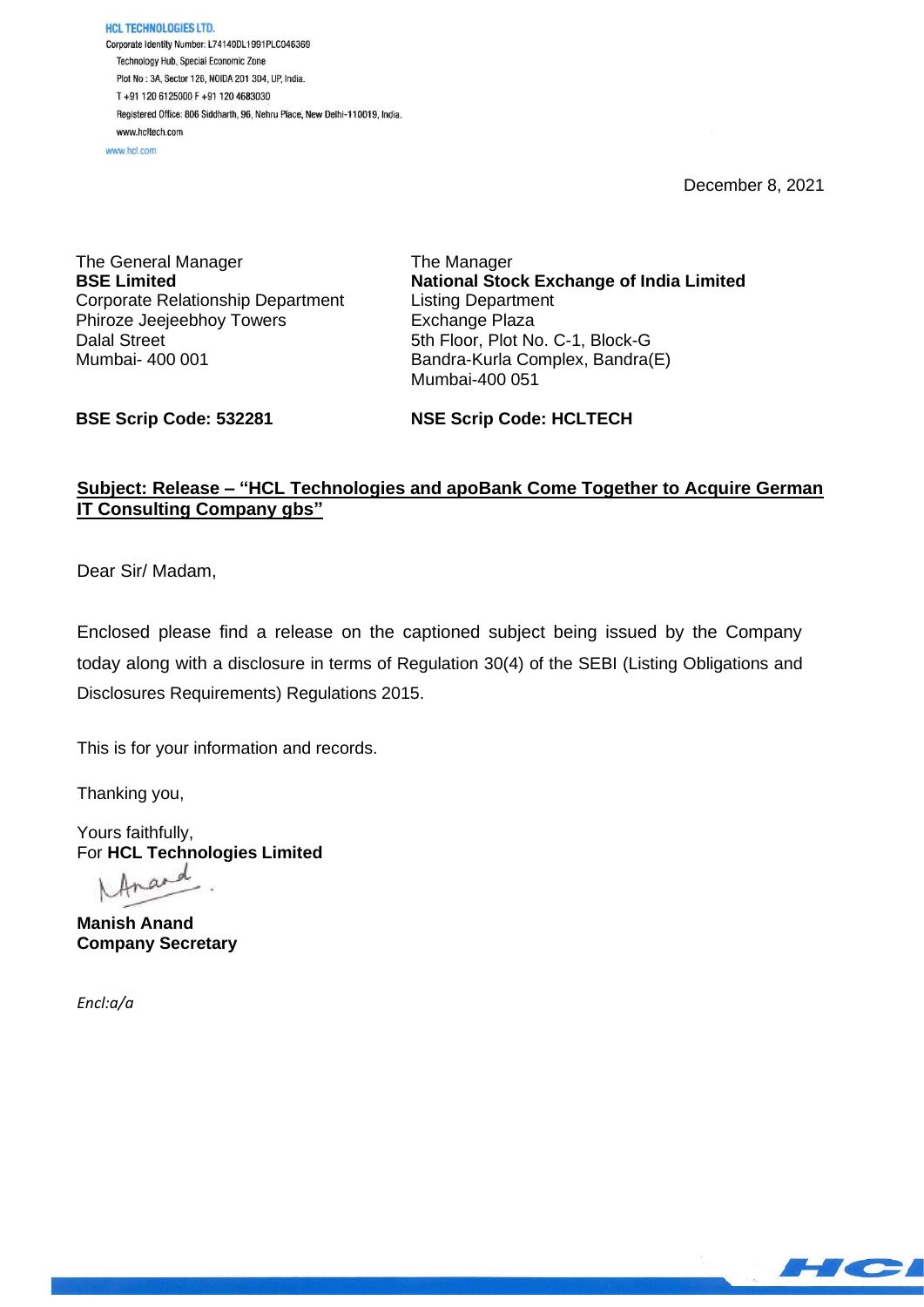

# **HCL Technologies and apoBank Come Together to Acquire German IT Consulting Company gbs**

*Strategic partnership to drive digital transformation and innovation at scale for German financial services sector*

**DUSSELDORF, GERMANY and NOIDA, INDIA – Dec. 8, 2021** – HCL Technologies (HCL), a leading global technology company, and Deutsche Apotheker- und Ärztebank eG (apoBank), the largest cooperative primary bank in Germany, have signed with Atruvia AG an agreement to acquire IT consulting company Gesellschaft für Banksysteme GmbH (gbs).

The transaction is expected to close in Jan. 2022, subject to closing conditions, including regulatory approvals. Post-closing, HCL will own 51%, while apoBank will own 49% stake of gbs. apoBank is currently a 10% shareholder and is increasing its stake in gbs from 10% to 49%.

This strategic acquisition will add an edge to HCL's existing capabilities to accelerate digital transformation and further enhance HCL's scale in Germany. HCL's existing strengths, combined with gbs' portfolio, will enable HCL to expand within the German financial services sector. HCL and apoBank will leverage gbs' in-depth knowledge of the cooperative banking sector and regulatory expertise to offer next-generation services to its clients. This collaboration is in line with HCL's investments in a local delivery model supported by a highly skilled German workforce.

"Germany is one of the largest economies in Europe and is, therefore, a strategic region for HCL," said Sudip Lahiri, Senior Vice President and Head of Financial Services, Europe, HCL Technologies. "We're excited to welcome gbs to HCL and look forward to playing a significant role in shaping the digital transformation journey and providing next-generation services to our German clients leveraging Fenix 2.0 (HCL's industry leading digital transformation framework). There's a great alignment between both organizations and together with gbs, HCL will further augment expertise in the financial services portfolio which will expand our footprint in the region."

"HCL's innovative delivery models and financial services expertise, along with gbs' knowledge of the cooperative banking sector, local IT and regulatory requirements is a winning combination," said Johannes Kermer, Divisional Board Member for IT and Operations at apoBank. "HCL is already a trusted apoBank IT services partner and this strengthens our relationship further."

"We are confident HCL and apoBank are the ideal owners of gbs," said Martin Beyer, Board Spokesman and Head of Corporate Development, Atruvia. "gbs will continue to be part of the IT ecosystem to service the cooperative banking sector and will support and collaborate with Atruvia to service our joint clients."

HCL Technologies has eight offices in Germany, including its regional headquarters in Eschborn. Its more than 1,800 employees serve 18 of DAX 40 companies. HCL's state-of-the-art banking innovation center in Eschborn and an upcoming fintech lab in Berlin offer technology expertise to organizations globally.

## **About HCL Technologies**

HCL Technologies (HCL) empowers global enterprises with technology for the next decade, today. HCL's Mode 1-2-3 strategy, based on its deep-domain industry expertise, client-centricity and entrepreneurial culture of Ideapreneurship™, enables businesses to transform into next-gen enterprises.

HCL offers its services and products through three business units: IT and Business Services (ITBS), Engineering and R&D Services (ERS) and Products & Platforms (P&P). ITBS enables global enterprises to transform their businesses through offerings in the areas of applications, infrastructure, digital process operations and nextgeneration digital transformation solutions. ERS offers engineering services and solutions in all aspects of

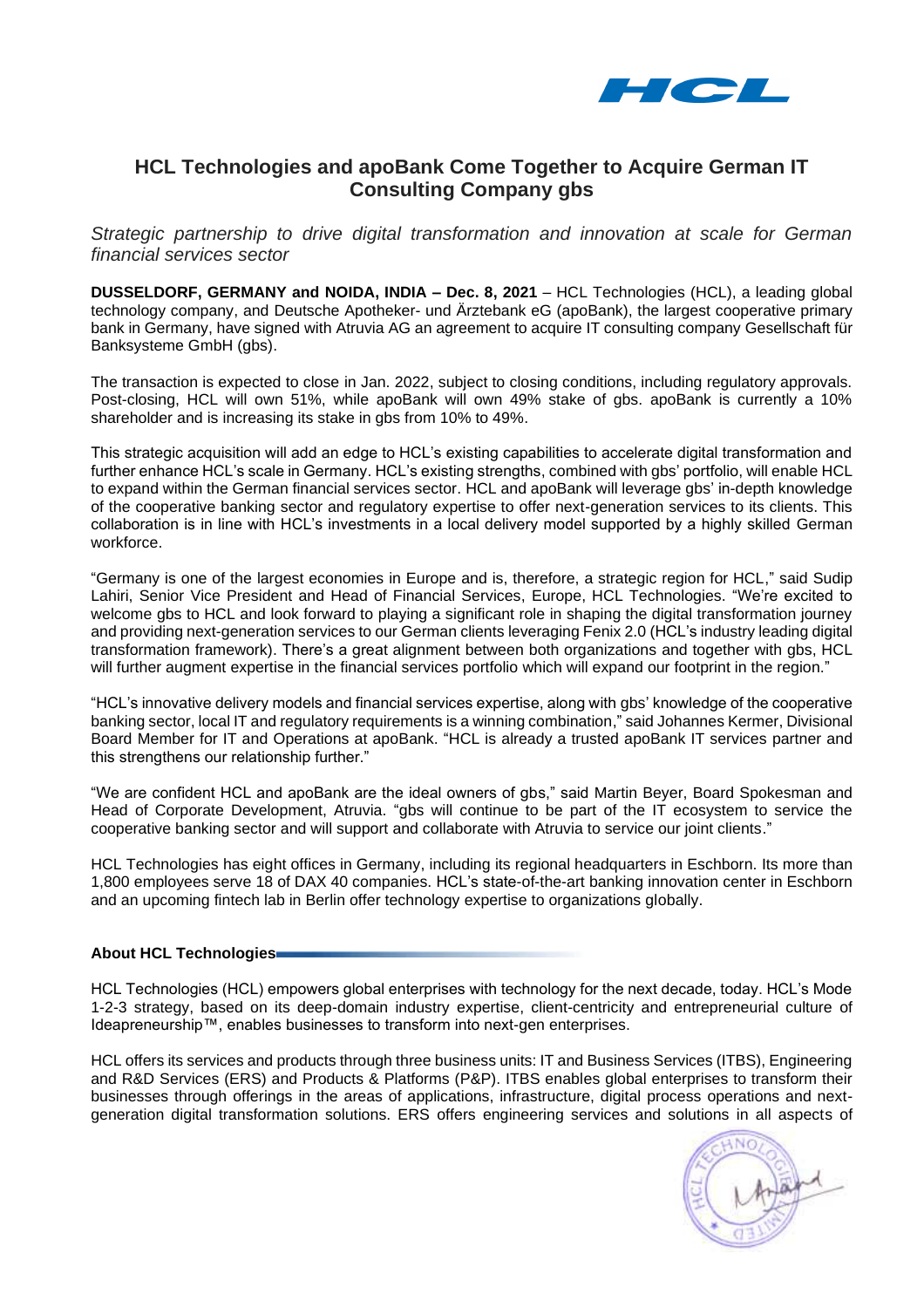

product development and platform engineering. P&P provides modernized software products to global clients for their technology and industry-specific requirements. Through its cutting-edge co-innovation labs, global delivery capabilities and broad global network, HCL delivers holistic services in various industry verticals, including Financial Services, Manufacturing, Technology and Services, Telecom and Media, Retail and CPG, Life Sciences and Healthcare, and Public Services.

As a leading global technology company, HCL takes pride in its diversity, social responsibility, sustainability, and education initiatives. For the 12 months ended September 30, 2021, HCL had consolidated revenue of \$10.82 billion. Its more than 187,000 ideapreneurs operate out of 50 countries.

For more information, visit [www.hcltech.com](http://www.hcltech.com/) 

#### **About apoBank**

Deutsche Apotheker- und Ärztebank eG (apoBank) is the largest cooperative primary bank and number one among financial service providers in the healthcare sector. Customers are members of the health professions, their professional associations, health care institutions and companies in the health market. For more information, visit www.apobank.de

### **Forward–looking Statement**

Certain statements in this release are forward-looking statements, which involve a number of risks, uncertainties, assumptions and other factors that could cause actual results to differ materially from those in such forwardlooking statements. All statements, other than statements of historical fact are statements that could be deemed forward-looking statements, including but not limited to the statements containing the words 'planned', 'expects', 'believes',' strategy', 'opportunity', 'anticipates', 'hopes' or other similar words. The risks and uncertainties relating to these statements include, but are not limited to, risks and uncertainties regarding impact of pending regulatory proceedings, fluctuations in earnings, our ability to manage growth, intense competition in IT services, business process outsourcing and consulting services including those factors which may affect our cost advantage, wage increases in India, customer acceptances of our services, products and fee structures, our ability to attract and retain highly skilled professionals, our ability to integrate acquired assets in a cost-effective and timely manner, time and cost overruns on fixed-price, fixed-timeframe contracts, client concentration, restrictions on immigration, our ability to manage our international operations, reduced demand for technology in our key focus areas, disruptions in telecommunication networks, our ability to successfully complete and integrate potential acquisitions, the success of our brand development efforts, liability for damages on our service contracts, the success of the companies /entities in which we have made strategic investments, withdrawal of governmental fiscal incentives, political instability, legal restrictions on raising capital or acquiring companies outside India, and unauthorized use of our intellectual property, other risks, uncertainties and general economic conditions affecting our industry. There can be no assurance that the forward-looking statements made herein will prove to be accurate, and issuance of such forward-looking statements should not be regarded as a representation by the Company, or any other person, that the objective and plans of the Company will be achieved. All forward-looking statements made herein are based on information presently available to the Management of the Company and the Company does not undertake to update any forward-looking statement that may be made from time to time by or on behalf of the Company.

**For further details, please contact:** HCL Technologies

Meenakshi Benjwal, Americas

[meenakshi.benjwal@hcl.com](mailto:meenakshi.benjwal@hcl.com)

Dipshikha Bhattacharyya, EMEA [dipshikha.bhatt@hcl.com](mailto:dipshikha.bhatt@hcl.com)

Devneeta Pahuja, India and APAC [devneeta.p@hcl.com](mailto:devneeta.p@hcl.com)

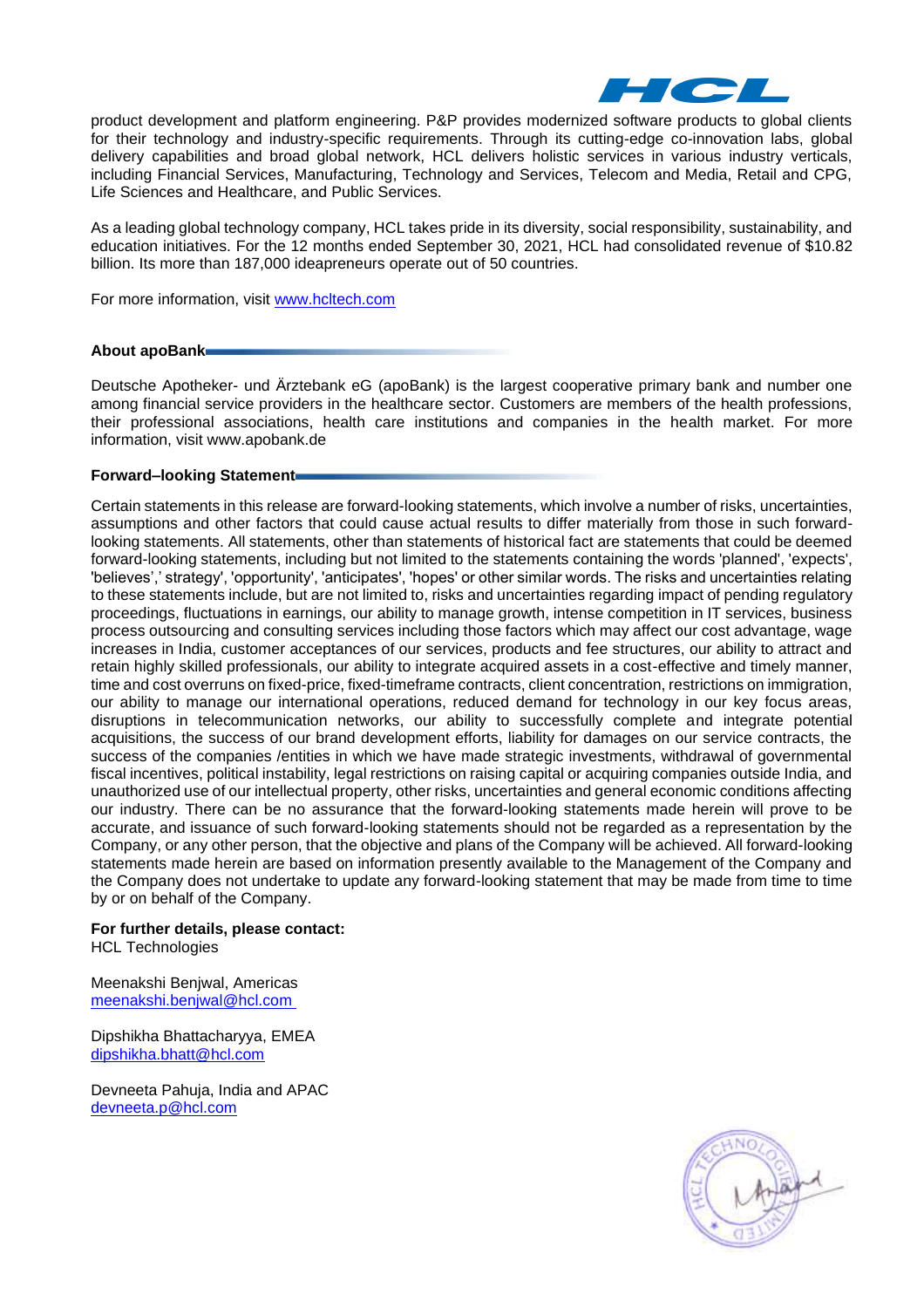# **Details of acquisition - as required under SEBI Regulations**

| 1              | Name of the target entity, details in<br>brief such as size, turnover etc.                    | gbs - Gesellschaft für Banksysteme<br>GmbH ("GBS"), a LLC incorporated in<br>Germany with its headquarters in<br>Münster, Germany.<br>GBS service offerings include IT<br>Transformation; IT Migration; System<br>Integration<br>Development;<br>&<br>Application<br>Management<br>and<br>Consulting.<br>GBS employees: 60 employees                                                      |
|----------------|-----------------------------------------------------------------------------------------------|-------------------------------------------------------------------------------------------------------------------------------------------------------------------------------------------------------------------------------------------------------------------------------------------------------------------------------------------------------------------------------------------|
| $\overline{2}$ | Whether the acquisition would fall<br>within related party transaction(s)?                    | <b>No</b><br>٠                                                                                                                                                                                                                                                                                                                                                                            |
| 3              | Industry to which the entity being<br>acquired belongs.                                       | <b>Information Technology Services</b><br>٠                                                                                                                                                                                                                                                                                                                                               |
| $\overline{4}$ | Objects and effects of acquisition                                                            | With this acquisition, the Company would<br>Get Access to German Co-operative<br>banking sector which has ~30% retail<br>funds under management in Germany<br>Augment Local Financial services IT<br>expertise.<br>Enhance HCL's digital transformation<br>capabilities<br>The Company will also be strategic partner of<br>ApoBank to deliver IT services leveraging<br>domain strength. |
| 5              | Brief details of any Governmental or<br>regulatory approvals required for the<br>acquisition. | The transaction will require a merger<br>٠<br>clearance approval from German<br><b>Federal Cartel Office</b><br>(Bundeskartellamt).                                                                                                                                                                                                                                                       |